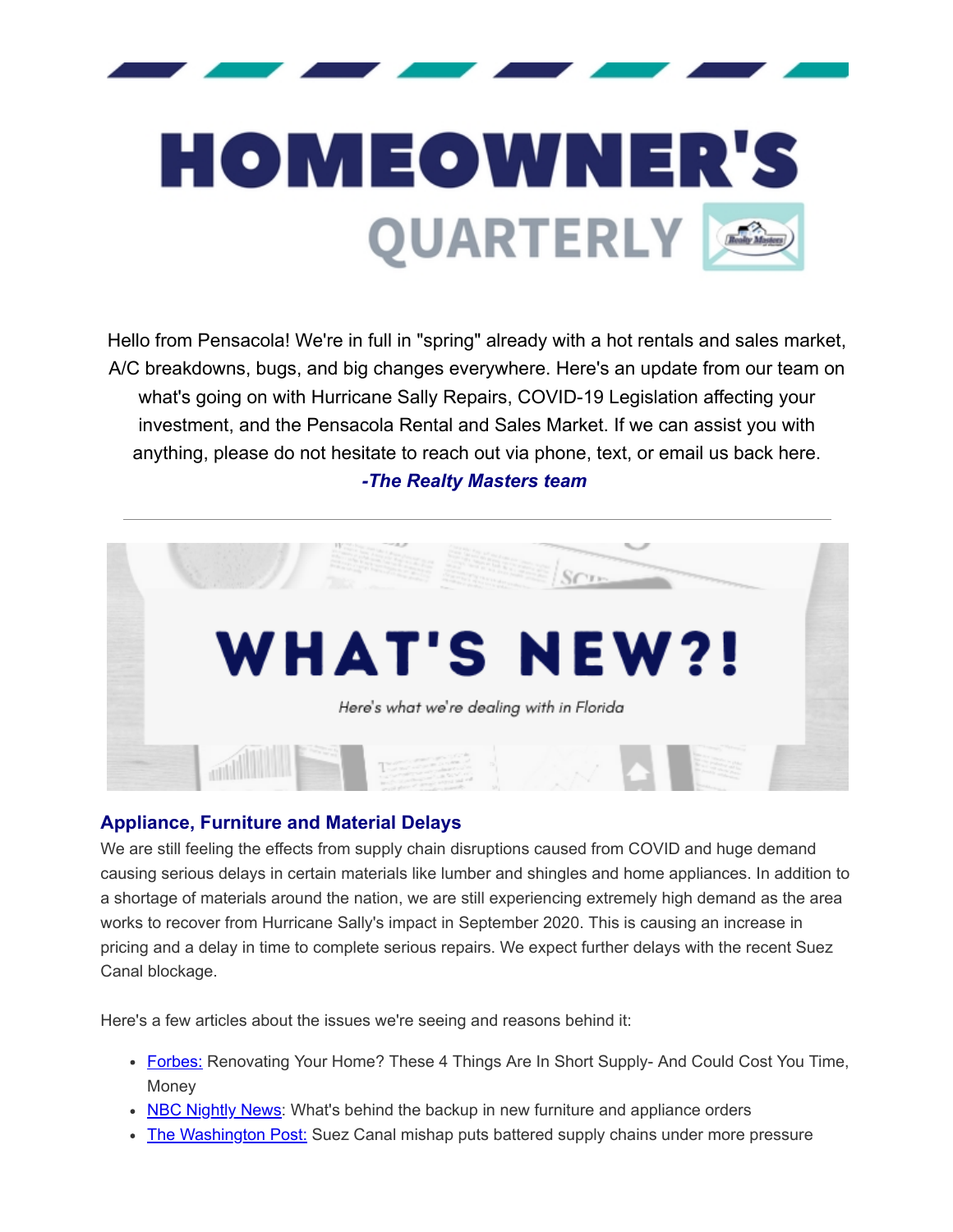#### **Appliance Delays Causing Serious Issues**

While this may be frustrating while you are trying to upgrade to a new washer/ dryer, it becomes a serious issue with your tenant occupied property when your tenant is left without a crucial appliance like a fridge. We cannot wait weeks or months to get a replacement unit. Your tenant may be entitled to a rent reduction, credit, or some other incentive if you experience a lengthy delay in repairing or replacing an appliance. Here's more about the appliance delays and what can be done.

#### **Buying Direct from Lowes/ Home Depot**

This used to be a great, easy option for homeowners and a good way to take advantage of the 10% military discount on purchases. Unfortunately, we've been having serious issues with installation from Lowes and Home Depot as of recent.

#### **Installation Issues**

Even if the appliance comes with free delivery, this does NOT mean installation. Furthermore, when you purchase installation services, this does not mean that they send a qualified technician out to the property to install, and if there are any issues, they will not install the appliances. We have recently seen issues pop up with copper piping and copper lines. The installation teams are not equipped to handle turning off the main water supply to the house, so if there are any water lines, this could present an issue. As they do charge for installation, we find it best if you can arrange for delivery and coordinate with our office to have a proper appliance person do the installation.

#### **Items in Stock and Delayed**

We've seen Lowes and Home Depot say that an appliance is in stock on their website, only to find out that was not true and for the item to be refunded. When ordering appliances, you must call the store to be sure it's in stock. Don't be surprised if they promise a date and then later change it. Given all these obstacles, it may be better and worth a few extra dollars, to pay a local appliance company to go measure, purchase, and install an in stock unit.

#### **More About Appliance Delays**

We spoke with Joseph Lords at Lords Appliances to get some more information on what he's seeing locally. Over the past year, he's noted:

- Fewer options in stock
- Increased prices
- Shipping delays in both new appliances and replacement parts

He has gotten best results with GE and Frigidaire and noted that, in terms of delays, Whirlpool, Bosch, and LG have been really slow on replacement units and parts under warranty causing additional delays.

Lower end appliances have seen a 15-25% increase as the standard dishwasher that used to run \$329 is now \$399 and the basic top freezer/fridge that was \$629 is now \$699. These are also the units that tend to sell out fastest and that the appliance stores are having a harder time keeping in stock. He also warns of the trouble in trusting local hardware stores website for inventory and recommends calling before ordering. Also, keep in mind what we've said about delays in shipping dates. It may be better to purchase an in stock unit even if the website promises a quick delivery.

#### **Used Appliances**

While we don't love the idea of used appliances, it may be a good idea if you're budget conscious and need to get a unit fast! We are happy to investigate this option for you, but keep in mind, most used appliances come with a very limited warranty and are not a good long term option.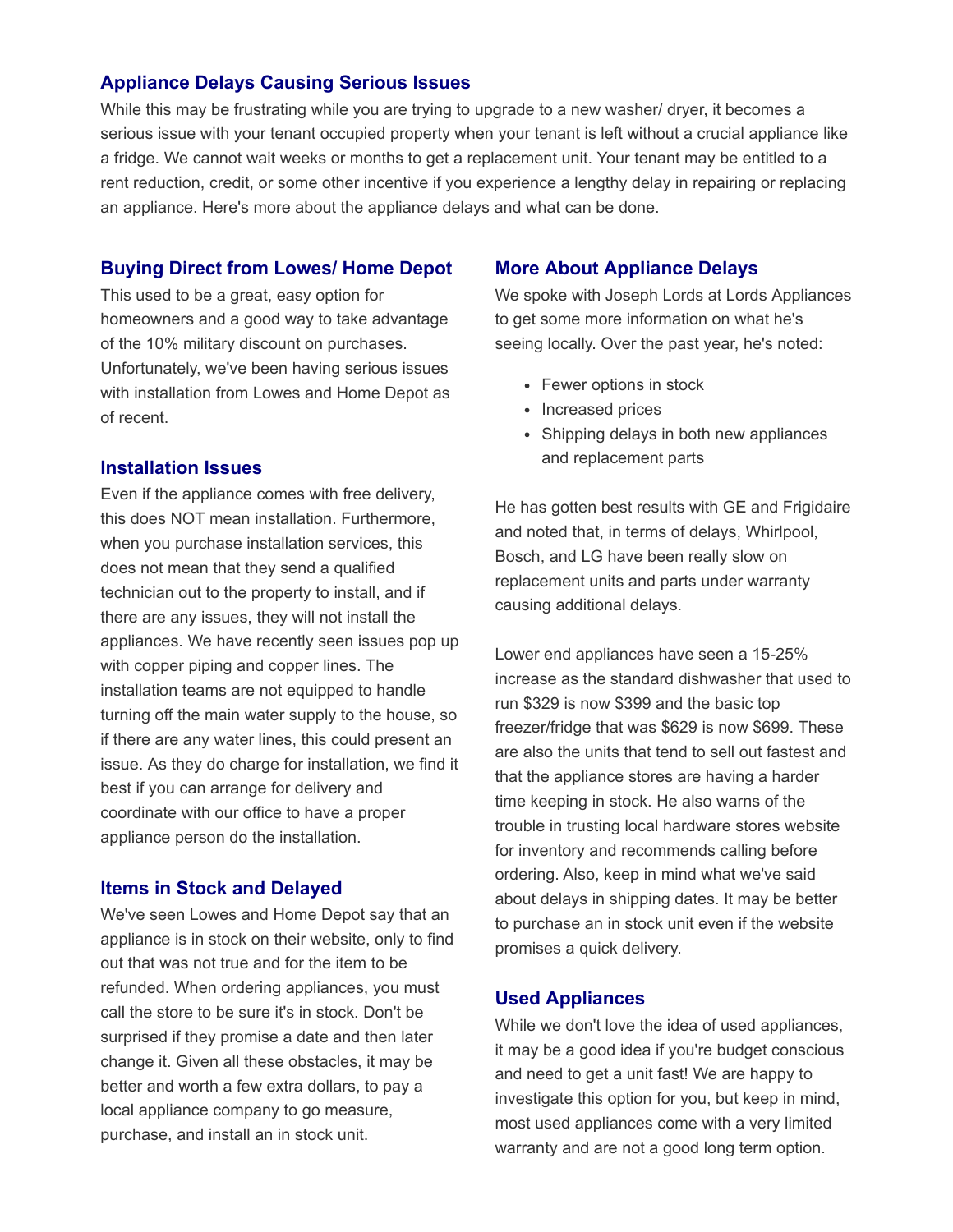# **Roofing & Fence Work**

We are finally receiving roof and fence estimates in a timely manner. Unfortunately, these estimates are coming back higher than ever. Roofing repairs are running about a month out and new roofs can be replaced in the same amount of time. If you have outstanding fence, roofing, and tree work at your property, talk to your manager about your options.

### **Sending Payments through RentTrack**

If you have previously sent funds for repairs through RentTrack, you may have received an email to migrate accounts as RentTrack was recently bought out by Zego. While they have successfully migrated tenant's accounts, they have not migrated owners accounts so you can disregard this notice. You do not need to take further action!

Do you need to send funds to us for repairs or utilities? We've got several easy ways to send funds.

- Go to [www.payclix.com](http://www.payclix.com/) to send us funds. The e-check is only \$1.49
- You can also use your bank's e-bill pay option to send a paper check from online. This is a free service offered by a number of larger banks and credit unions.
- You can also send funds through your owner's portal, however, this utilizes a credit card and does charge 3.5% for any payments sent.
- You can also send us a check through good old snail mail at 4400 Bayou Blvd 58B, Pensacola, FL 32503.

Please reach out if you have any questions about sending owner funds.

### **Payments Made Directly to Vendors**

While we love owners paying their own bills, anything outside of our normal bill payment routine can complicates things, so here's a few things to note:

- It is our policy to have **funds in our possession** prior to authorizing any jobs over \$200, so payment details need to be arranged before we can approve a job.
- Some of our vendors do take credit cards as can Realty Masters but there is always a fee involved in accepting a credit card. Neither the vendor nor Realty Masters is getting the fee, as it is the credit card processing company.
- Any payments you pay directly will not show up on your year-end statement or in your online account with us, just FYI!
- $\bullet$  Please keep in mind, there are tax reporting requirements that you will be responsible for if you pay the vendor directly. If you make direct payments to vendors above \$600, you are required to collect a W-9 and are most likely required to send a 1099 to the vendor and the IRS before January 31<sup>st</sup> of the following tax year. When we pay bills on your behalf, we do this reporting for you. You can read more about these here:

<https://www.irs.gov/instructions/i1099msc>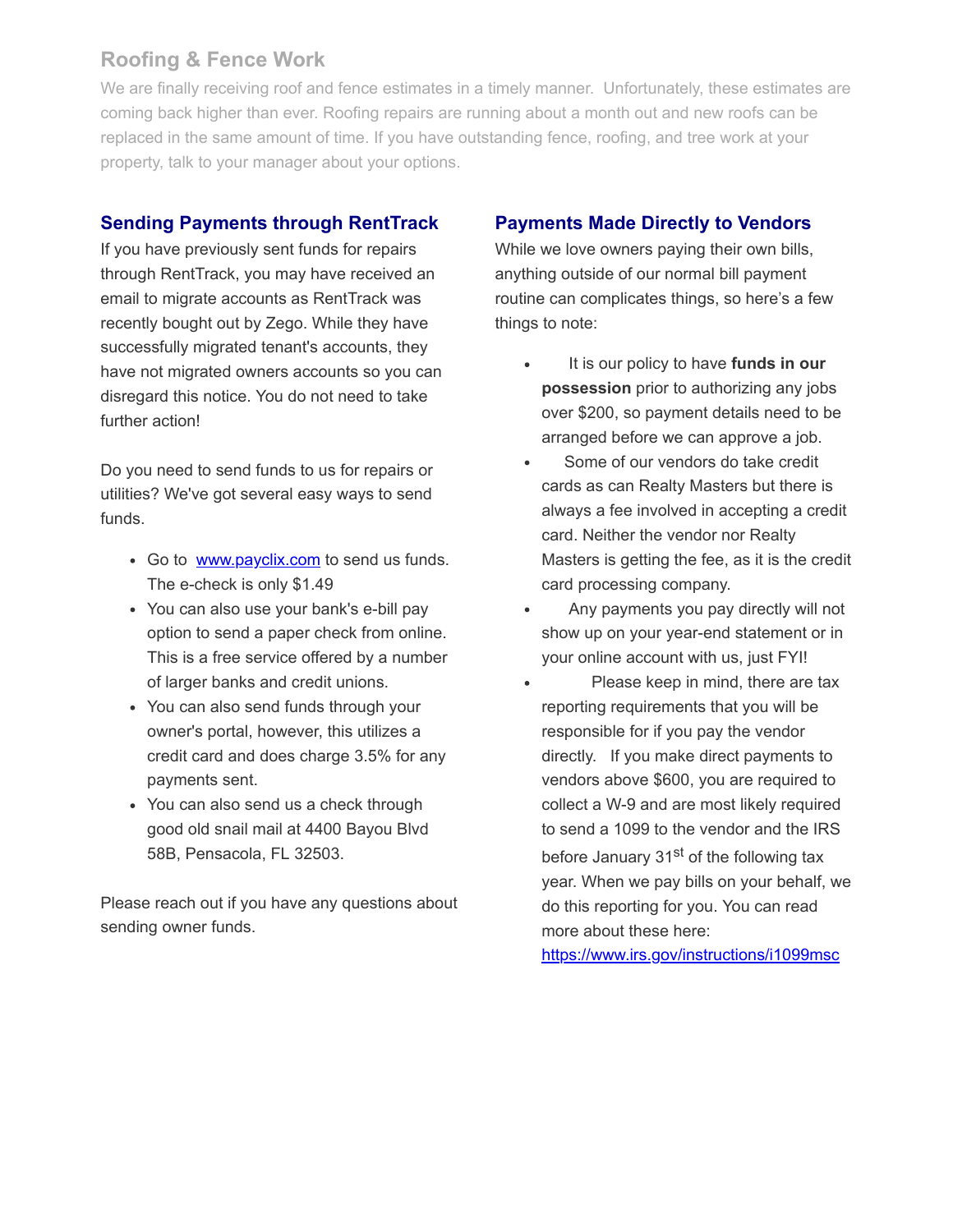# **CHANGES IN YOUR PROPERTY MANAGER**

You may have a new property manager!

22

2020 was a hard year for everyone! With that, we've got a few changes in staffing this year as Becky Jones moves to retire and Johnna Atherton has moved out of property management. Thus, your property manager might be changing. If you've been working with Becky Jones or Johnna Atherton, you should have a new contact. If you have not heard from our office about this change, feel free to reach out to us now by replying to this email.

#### **Becky Jones is Retiring**

 $0.0$ 

in in

After working with Realty Masters for 20 years, Becky Jones is retiring to spend more time with her family and grandchildren. Rehlinda McJenkin will be taking over Becky's portfolio. She has been training with Becky and comes to us with 15 years of property management experience in multi-family housing. Email her at [Rehlinda@PensacolaRealtyMasters.com](mailto:Rehlinda@PensacolaRealtyMasters.com)

#### **Johnna Atherton Left the Company**

äδ

00

Johnna Atherton is no longer a property manager at our office. If you have not heard from an alternate contact in our office, your contact in the office will be Lacey Yurko. Lacey is a licensed Realtor and Property Manager and has been with us for 6 years. You can reach out to her via email at [Lacey@PensacolaRealtyMasters.com](mailto:Lacey@PensacolaRealtyMasters.com)



Spring has sprung, especially in Florida, and it's time to look at preventative maintenance items. There's no better preventative maintenance item in Florida than a Spring A/C Tune Up! We've got two companies offering a great deal on these tune up.

**Panhandle Heating and Air offers a spring tune up for \$65 and Mathews Heating and Air provides a spring service for \$75.** These are done at the normal service call rate and can prevent your property from needing additional service this spring. It can also identify if your system is close to a breakdown due to age or condition and alert you to this issue now.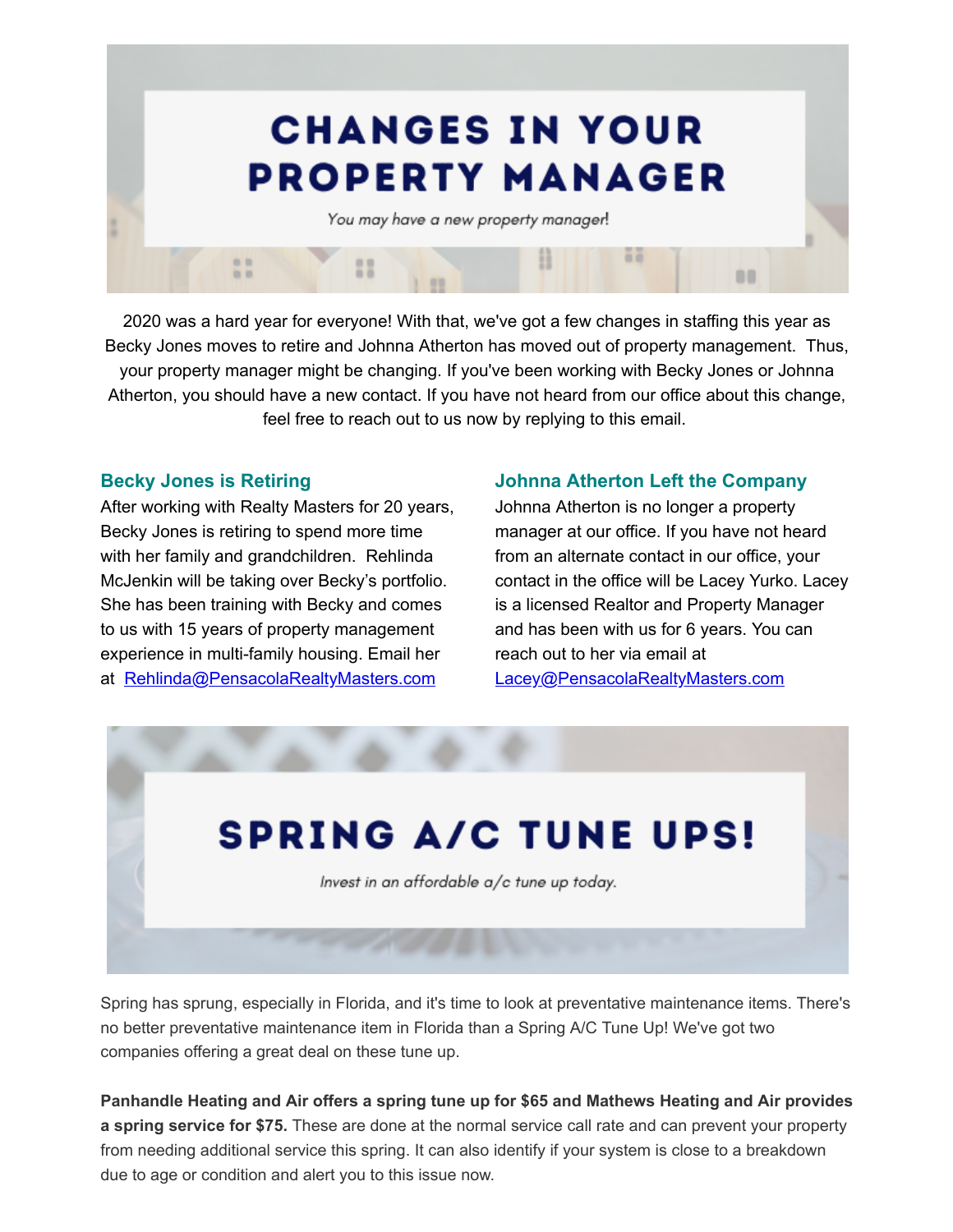#### **What are the benefits of an HVAC Tune Up?**

During an HVAC tune-up, the technician reviews your A/C system and provides routine maintenance to prevent seasonal issues like an A/C leak or back up. They also test the system thoroughly and can identify problems that can easily be fixed early to prevent a breakdown or more extensive damages. A well-maintained HVAC system lasts longer. Neglecting your system results in a shorter system life that can cost you hundreds or even thousands in early replacement costs. Unfortunately, tenants are not great at maintaining the system, and this is one of the ways we can educate the tenants plus show them you care about their comfort during the season.

#### **What does the Service Include?**

- Clear Out Condensation Drain Line
- Change filter if needed
- Check Indoor and Outdoor Coils
- Check Refrigerant Level
- Check All Electrical Connections
- Lubricate All Moving Parts
- Measure Temperature Split
- Check Voltage on Motors
- Monitor A/C and Heating Cycles, season applicable Test Starting Capabilities
- Check Safety Devices

If you want to schedule a spring HVAC tune up for your property, reach out to your property manager or respond to this email, and we will reach out to discuss.

# **EVICTION UPDATE:** COVID & THE CDC

NOTICE

An update on the government legislation affecting evictions.

# **Keeping Tenant's Month to Month**

There are quite a few reasons we don't like to keep tenants month-to-month, but given these circumstances, we are now being advised by our attorney to keep tenant's month to month when they have:

- Expressed difficulty in paying rent
- Made recent late payments
- Are delinquent or past due on rent

## **Moratorium Has Been Extended**

OU

As suspected, the CDC Moratorium has been extended until June 30, 2021. We fully expect another extension after this one to September 30, 2021. Here's an [article with details.](https://www.floridarealtors.org/news-media/news-articles/2021/03/cdc-extends-renter-eviction-ban-through-june?utm_campaign=3-30-2021+Florida+Realtors+News&utm_source=iPost&utm_medium=email)

#### **Rent Assistance Funds**

Locally, we still have not seen the rent assistance that was voted on and approved earlier this year.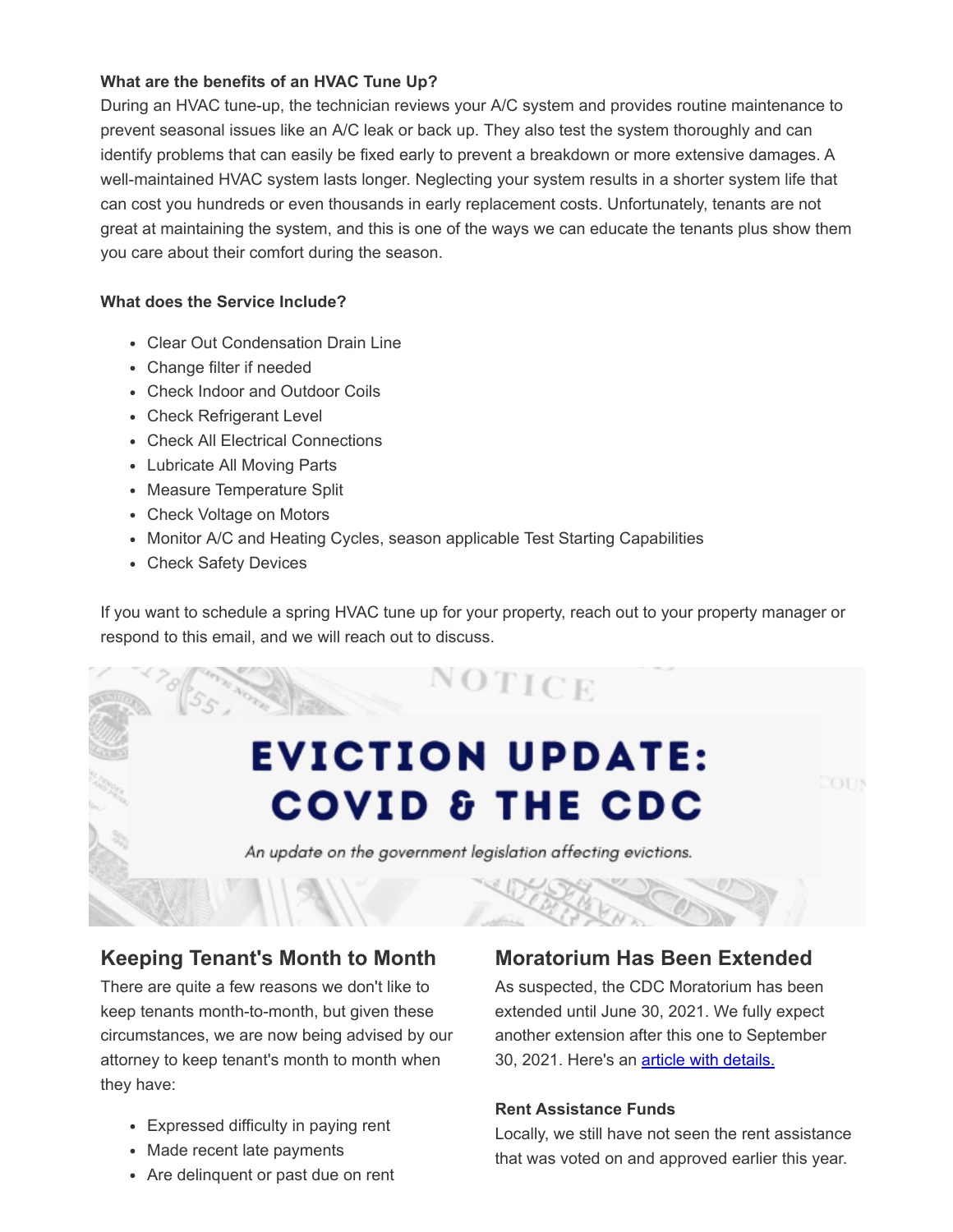This allows us the control to non-renew the tenant and file an eviction based off their failure to move, rather than non-payment, which is nearly impossible to do right now. Discuss this option when your property manager reaches out about lease renewals. Of course, new legislation could prevent us from even non-renewing or evicting even based off a failure to vacate but we will continue to monitor this situation and make suggestions as we learn more.

We are working closely with both Escambia and Santa Rosa Counties to find these funds when they are available and connect your residents with them.

#### **Non-Renewals**

Luckily, we have been able to use a non-renewal of lease as a tool to evict tenants who are delinquent on rent. We hope no further legislation prevents this, but we will keep you posted with updates as we hear of new pending legislation that will affect you and your investment.

# **PENSACOLA REAL ESTATE SALES MARKET UPDATE**

Prices continue to rise as supply is at an all time low.

## **Pensacola Real Estate Market Update**

2021 has been the hottest year for selling in decades in the Pensacola area, and the proof is in the statistics. The strength of the market goes hand in hand with how many days on the market a home sits before selling. The current Days on Market average for residential homes in 2021 is 37 compared to 49 the previous year.

The other major factor is the sales price percentage of the list prices. This year, homes have sold for 99.03% of list price, which shows that sellers are not budging on prices and in many cases going well over list price. The median home sales price is sitting around \$240,000 currently in our area, up drastically from years ago.

The other tell-tale sign of a sellers' market is the percentage of listings that have expired. In 2020 that number was 5.6% and today that number is sitting at just 1.46%.

Take all those factors and combine it with a major drop in inventory of over 50% in most price ranges, and you can begin to see why we are dealing with such a strong seller's market. There truly has never been a better time to sell. With Summer just around the corner, the market is only going to keep heating up. Call us today and we can show you just how valuable your home is in this market

#### **Investor Email List**

We're putting together an investor email list for when we get new cash flow investments.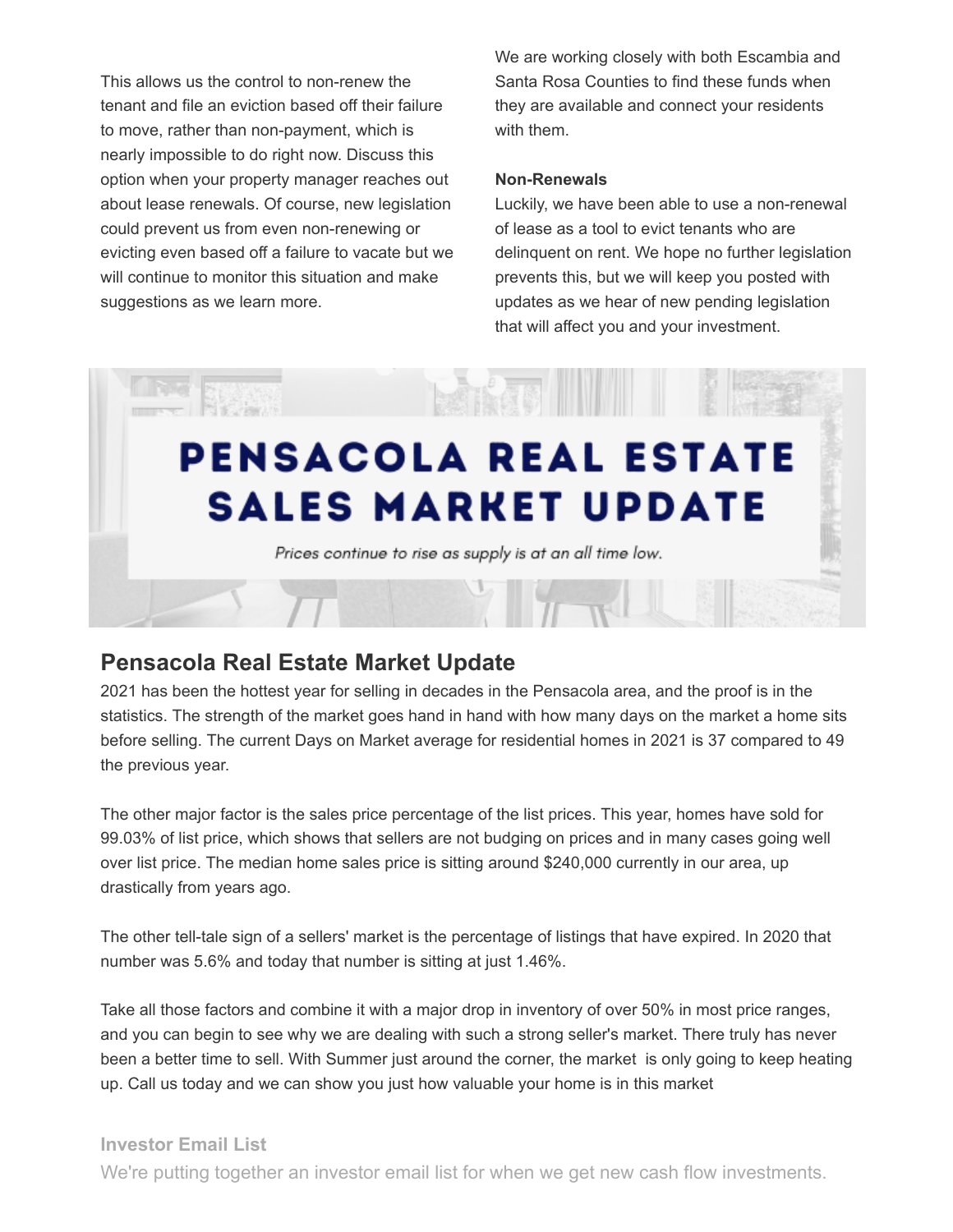# **WE HELPED THESE LANDLORDS SELL**



# **Pensacola Rental Market Update**

More comforting news for Pensacola area landlords is that the Pensacola rental market is performing stronger than ever despite COVID and financial difficulties for many households. Despite the COVID pandemic, Pensacola's rental market saw increases for the 2nd half of 2020 by 10%, on average, for new move in rents.

We came across this New York Times Article titled "How the Pandemic Blew Up Rents" discussing the disparities between different markets and metros. The article cites that Nationwide, 2020 rents were down 1.2% year over year. The majority of larger markets saw rental decreases while smaller metros had the opposite, rental increases. As mentioned, we definitely saw strong rental increases in Pensacola's market. According to Apartment Lists National Rent Data, our data matched up with theirs in showing that the Pensacola area saw nearly a 10% year over year increase. In contrast, other Florida markets did not perform as well. Markets like Orlando and Tallahassee saw a 5% rent decrease in 2020.

Locally, our employment numbers are strong despite and remained so during the pandemic. While we did experience high unemployment in the tourism industry, it's clear that our area was not affected as much as others in the state of Florida, whose economy highly depends on tourism dollars.

Locally, inventory levels for both the real estate sales market and rental market are at record lows. Hurricane Sally's impact on our area in September 2020 exasperated our low inventory issue causing a spike in both rental and sales prices. Into 2021, we continue to see record low inventory and vacancy rates. Both rental rates and home sales prices continue to rise and affordability continues to be an issue as rents and mortgage rates are rising above what the average Pensacola family can pay. Many landlords continue to choose to sell their properties as they become vacant, especially with costly hurricane repairs and eviction moratoriums that limit the landlords right to collect rent and evict for nonpayment.

According to the New York Times Article, rents are now stabilizing around the country and rent fluctuations are starting to slow. Locally, we expect the trend of low supply and increasing rents for the foreseeable future.